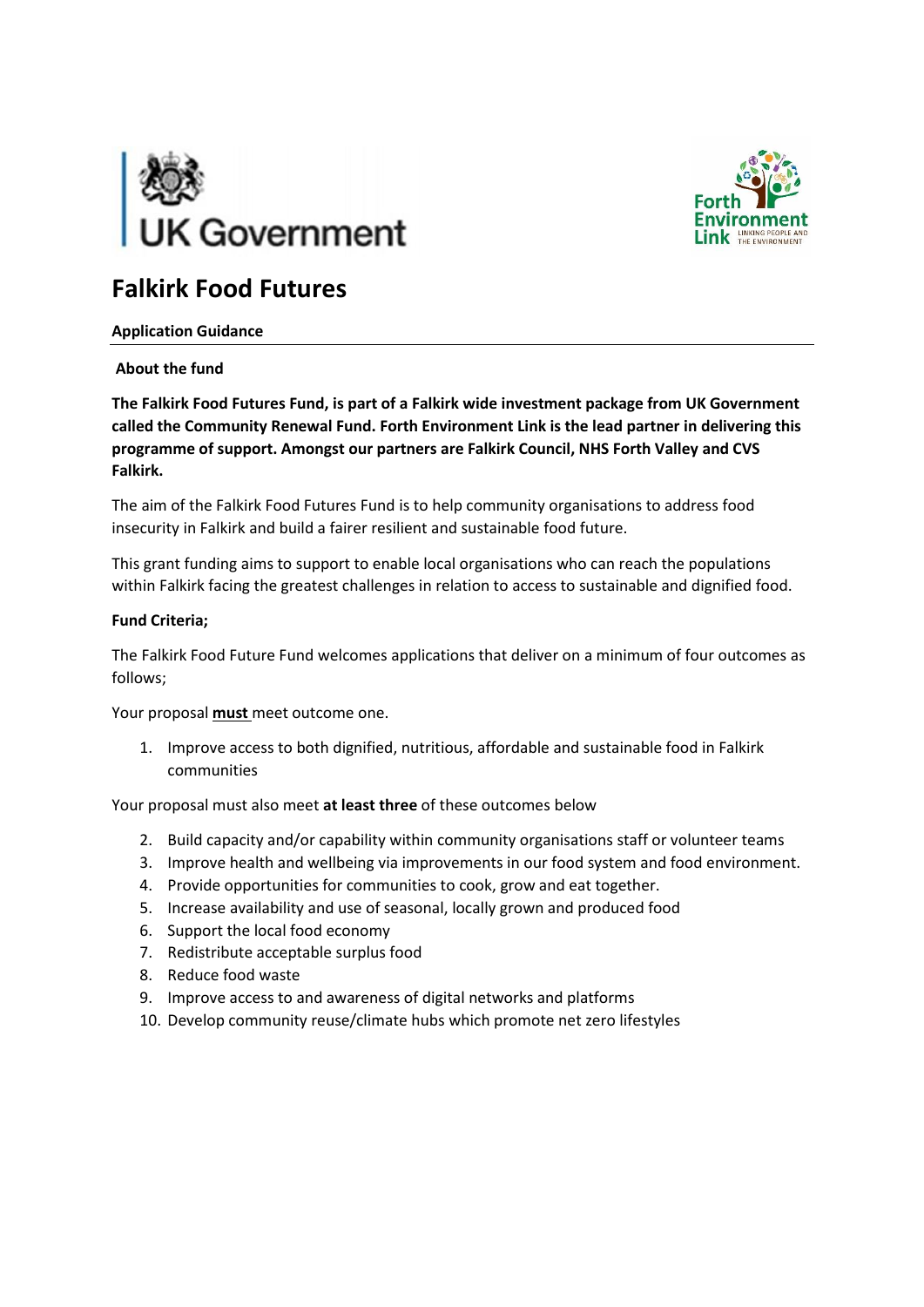The Falkirk Food Future Fund allocation will fund both revenue and capital projects. The revenue grant allocation is £246,000.00 and the capital grant allocation is £54,000.00; a combined total of £300,000.00.

Organisations can apply for grants of between £5,000 and £30,000. The minimum grant size is £5000 and the maximum grant size is £30,000.

Example of expenditure for revenue grants include staff costs, volunteer costs, activity costs, training costs and project equipment.

Example of capital grants include cost of upgrading a community building or external community space for example creating a community kitchen or community garden.

The capital grant allocation is small, this means it will be highly competitive and also may only part fund your total project cost.

**Please note that an organisation may only make one application for a one project, not multiple projects. However, an organisation may also be involved in or named as a partner in another project bid.** 

#### **Who can apply;**

- voluntary and community organisation
- constituted group or club
- registered charity
- Scottish charitable incorporated organisation (SCIO)
- not-for-profit company
- community interest company (CIC)
- Community Council
- Community Trust

**We also recognise that lots of new or small organisations whom were involved in supporting the emergency pandemic response. If you are one of these and not listed above, please get in touch with our team for a conversation about your application.**

#### **We can't accept applications from:**

- individuals
- sole traders
- organisations based outside Falkirk Local Authority area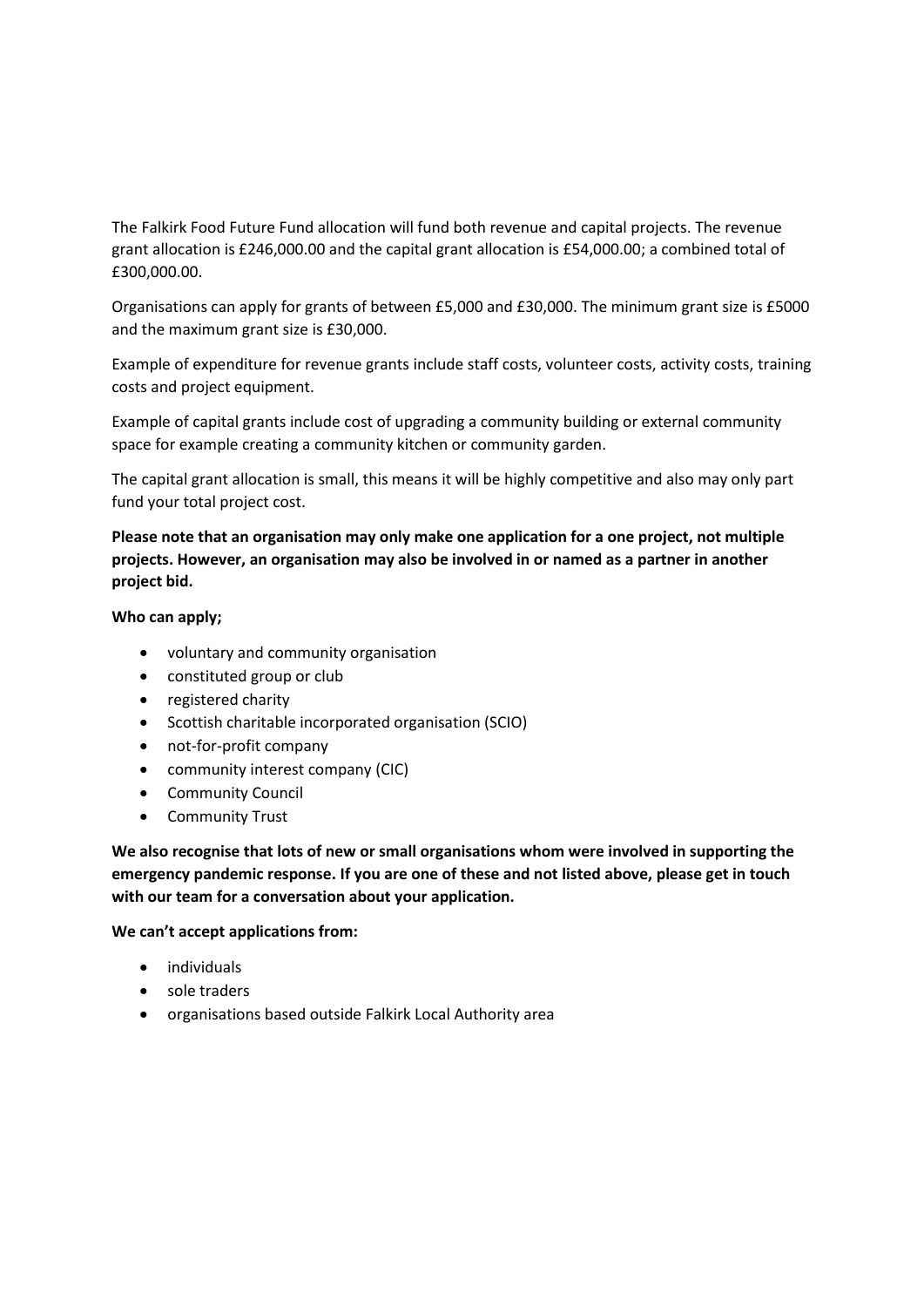#### **What we don't fund**

- Proposals that do not fit the fund criteria and outcomes
- Events, activities, that take place out with the period of the fund
- Proposals from organisations out with Falkirk Local authority area

#### **Project Delivery**

March 2022 – June 30<sup>th</sup> 2022, this means all activity and expenditure must be delivered within this time period. Funds cannot be allocated or carried over beyond the  $30<sup>th</sup>$  of June.

#### **Help with completing the application**

This guide will take you through filling in the application form.

#### **Section 1**

In this section 1a- 1j We ask information about your organisation, for example name, address, key contacts. We also ask for charity number if you are a charity, for a company number if you are a company, and what your annual turnover is. Note that if this is your first year as an organisation, for example you started because of the pandemic, then an indicative figure is acceptable.

In Section k and l, we want to know what the purpose of your organisation is (why do you do what you do), what your organisation does and how your organisation is managed. We ask you to tell us about this.

#### **Section 2**

In section 2, we ask you to give us detail about the project you are seeking funding for. Please note if your project cannot be completed by June  $30<sup>th</sup>$  2022, then we cannot process the application any further. By completed, we mean all project funds spent, project completed and project evaluation completed.

We ask you for the project costs. If you are looking to Falkirk Food Futures to part fund your project, that is ok, but please tell us the total cost of your project and how much you are looking for from Falkirk Food Futures.

Section 2f to 2h is about you telling us what your project is, who will it benefit and why it is needed. There are short word counts for these, give us the basics, use bullet points if you like. We are really just interested in the facts, keep it short and simple, this is because we understand that funding applications can take time away from delivering your day-to-day services.

#### **Section 3**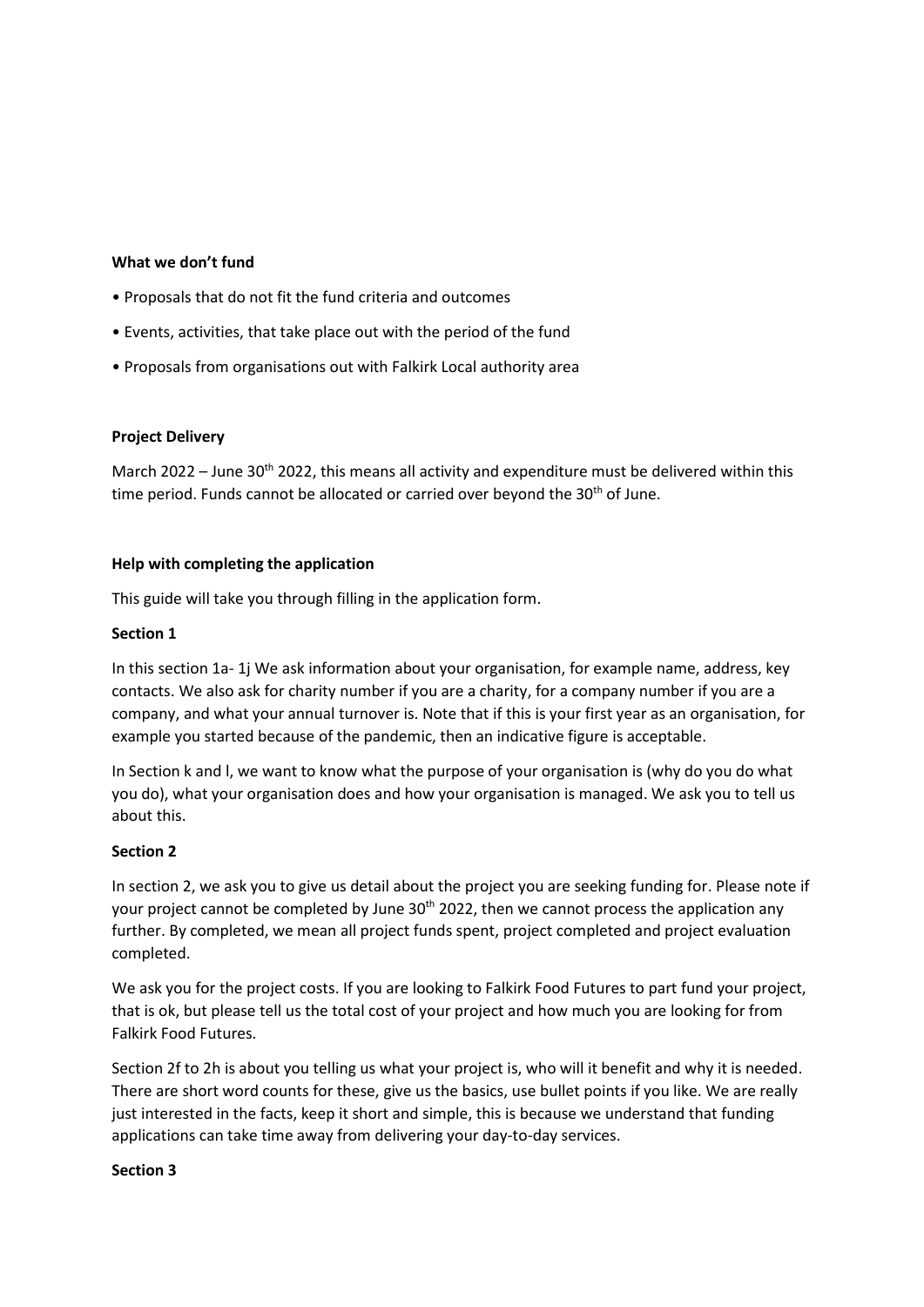In section 3a, we ask you to tell us which of Falkirk Food Futures outcomes (the purpose of this fund) your project will help to achieve. **Outcome 1 is mandatory, this means your project must achieve this outcome, that being to improve dignified access to nutritious, sustainable, acceptable, affordable food. Your project must also achieve a minimum of three other outcomes, in addition to outcome 1, so four outcomes in total** Please bear in mind that we will ask you to be able to report on all the outcomes you have selected.

In section 3b, we ask you to complete the table, to tell us a bit more about who your project is for, who it will help. This might be a range of people, or a specific group of people. Beneath the list of groups, there is a section called other; please use this to tell us about your group/beneficiaries if it is very specific and not listed above.

Tell us how many people will benefit from your project, it's okay to make an estimate if exact numbers are not known.

Tell us how you plan to understand if your project has achieved its outcomes and provided benefit to your groups/people. How will you know if your project has been successful? What evidence will you collect. There are range of ways to evaluate your project, if you would like help with this, please indicate by answering yes or no.

#### **Section 4**

Here we ask you to tell us about your experience of running projects/services in the past. This is about helping us to understand your organisational capacity and how you manage your activity.

#### **Section 5**

In section 5a we ask you to fill in the budget table, indicating what your project will cost, what you will spend the funds on, your total project cost, and the amount you are seeking from the Falkirk Futures Fund, for example;

| Description of Expenditure                              | Cost £    |
|---------------------------------------------------------|-----------|
| Project staff. 1 full time equivalent (February - June) | 12,000.00 |
| Cooking equipment for community kitchen                 | 1200.00   |
| Volunteer training and expenses                         | 800.00    |
| Marketing and promotion                                 | 350.00    |
|                                                         |           |
|                                                         |           |
| <b>Total Project Cost</b>                               | 14350.00  |
| How much are you applying for from Falkirk Food Futures | 14350.00  |

# **In section 5b we ask you to fill in more information about finances and your bank details**

We ask if your project is revenue or capital or both. Revenue refers to projects that are looking for funding to deliver or support project/service activity, types of expenditure typical of revenue-based projects are things like;

Staff Costs

Office/Space costs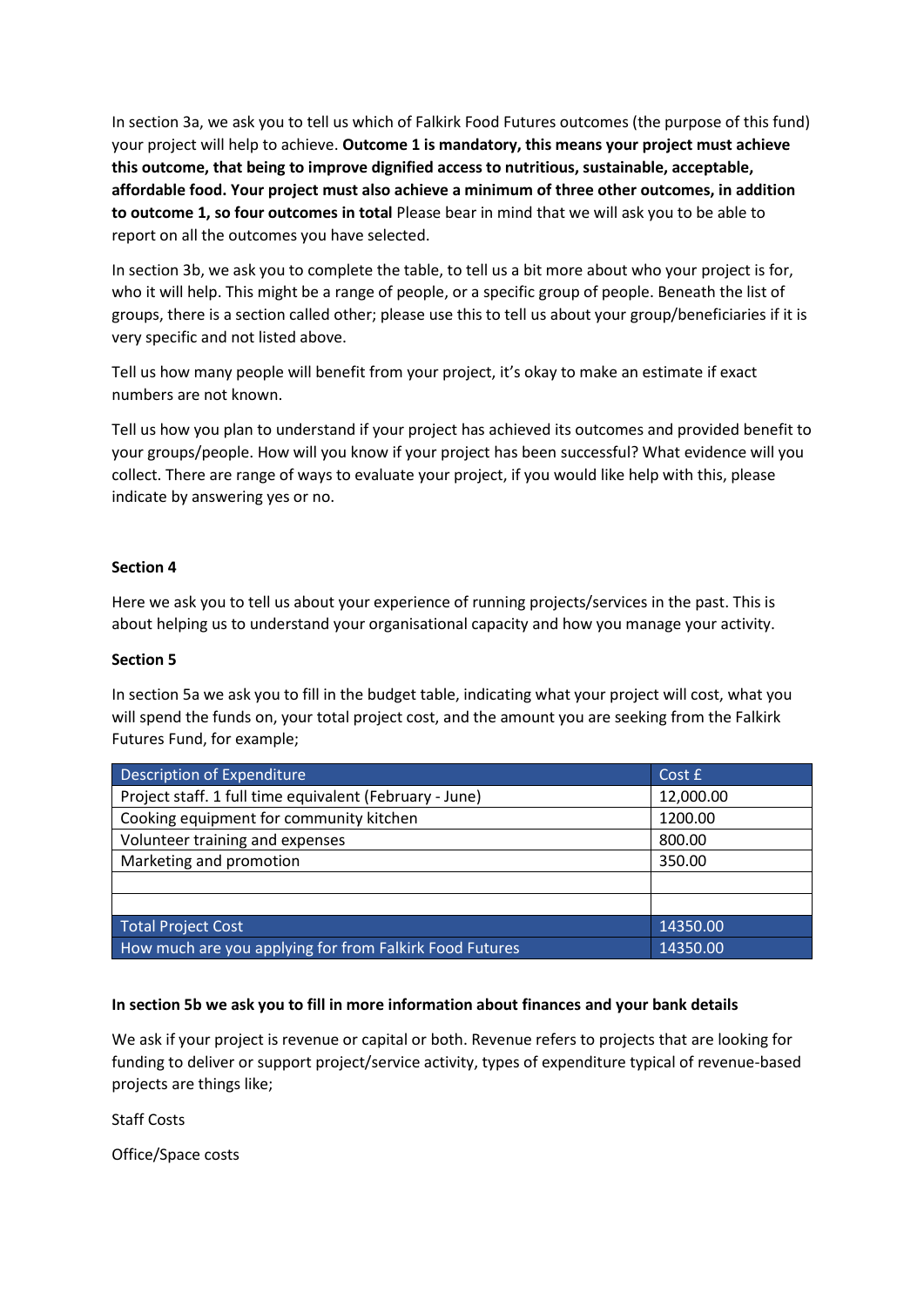Events/Activities related costs

Marketing/Media costs

Digital costs

Volunteer costs

Travel costs

Training costs

Equipment purchases or hire

Capital refers to projects that are looking to change/create infrastructure, types of expenditure typical of capital- based projects are things like;

Installation of a community kitchen

Installation of a community garden

Change of use of land or premises

**It is unlikely that this fund alone will be sufficient to pay for a capital project solely, but could contribute to a wider funding package that would help you deliver your project. This is because capital projects tend to be costly by nature. Also, it is worth bearing in mind that only 54k of the 300k available is for capital grants.** 

#### **Other funding**

This section we would like to know if you have applied to other funders to help fund your project, also if you have secured any funding already or have resources in kind (by this we mean things like you have a commitment of hours of volunteer time, or some kind of support that is offered freely). It is not necessary that you have secured any funding or in-kind resources, but it helps us to understand the scope of your project.

#### **Bank details**

Please provide us with your bank details, this means if your project is successful, we can process grant payments.

#### **Section 5c**

This section is a to give us an indication of your plan and timescale for delivering your project, essentially, it's a summary action plan. Give us the key things you will do and by when to deliver your project. For example, it might be recruiting a member of staff, deliver staff training, deliver community service or events, install raised beds. There is no need to create a huge table of actions, just give us the key actions you will deliver.

#### **Section 5d**

This section is about your partners that will help you deliver your project, this might be another organisation you work closely with to deliver your service or activity, it might also be a more strategic partner such as the council that support some of your current and planned activity. Just list your key partners.

#### **Section 5e**